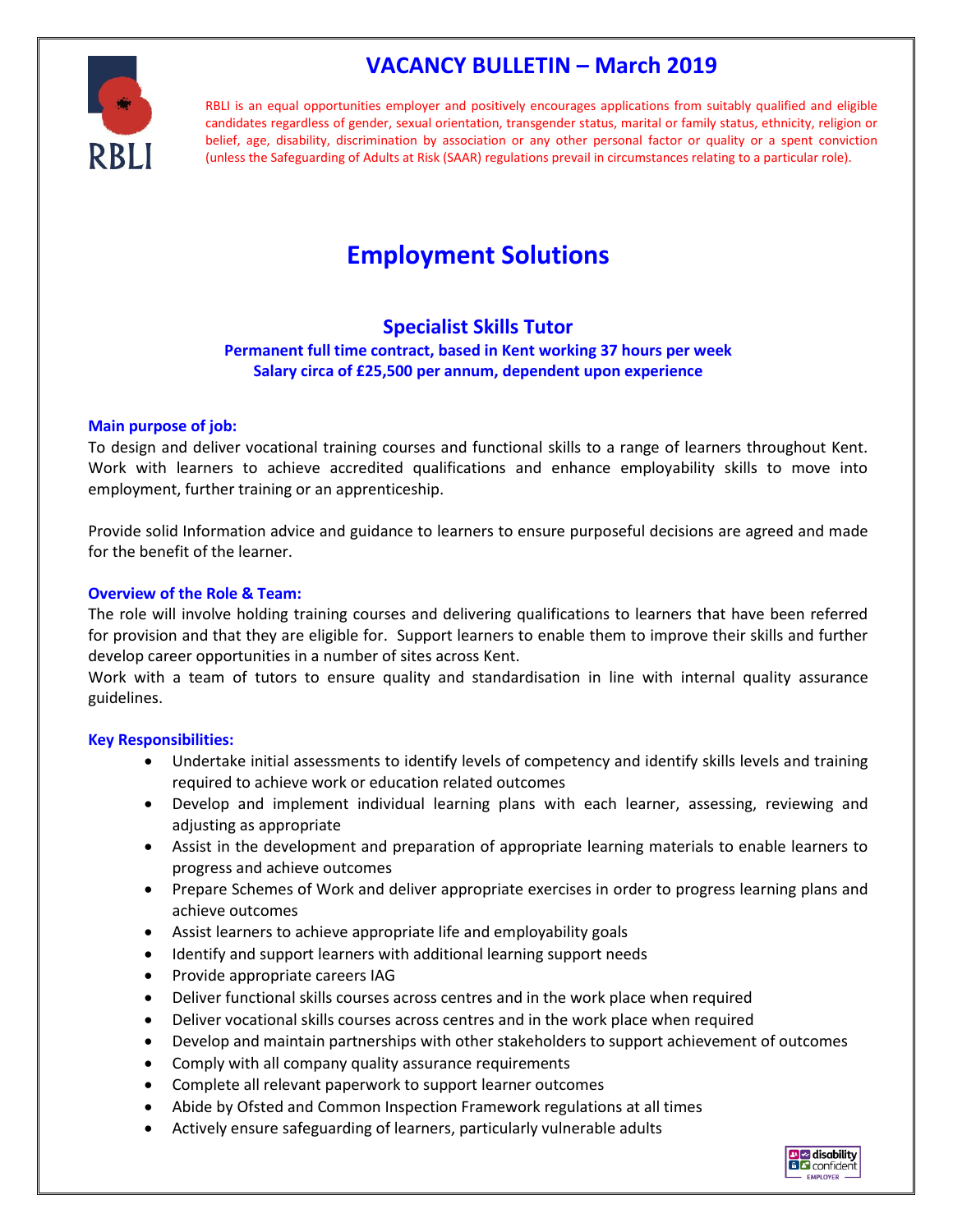- Promote importance of equal opportunities and diversity considerations
- Attend Good Practice workshops and Team Meetings as required
- Maintain personal development to continuously enhance skills and knowledge
- Build positive relationships with Jobcentre Plus and all other relevant referral and stakeholder bodies locally to ensure volumes are maintained and effective development delivery of all programmes in the area
- Maintain up to date knowledge of training tools and techniques to ensure these are embedded in delivery practices

#### **Personal Attributes:**

- Dynamic personality with an eye for detail
- Good planning skills
- Strategic, analytical, creative and critical skills
- Team player with proven networking skills
- Knowledge and expertise in training and instructional methodologies
- Innovative and visionary
- Good communicator at all levels
- Well-developed leadership and management skills
- Resourceful and resilient

#### **Skills & Experience Required:**

#### **Essential:**

- Recognised teaching and assessing qualifications
- Excellent customer service skills
- Motivational and confident delivery
- Good communications skills across all levels
- Commitment to continuously improve and achieve good results on behalf of customers
- Commitment to personal development and CPD
- Ability to build good relationships with learners, employers and team members
- Hold a minimum Level 2 or equivalent in Numeracy, Literacy and IT

#### **Desirable:**

- Subject specialism to a minimum of Level 3
- Strong track record in training and having worked in the employment training sector
- Vocational experience in one or more of the following sectors would be an advantage: Warehousing, H&S, Retail, Construction, Business Administration, Employability, IT, functional skills

#### **Benefits**:

RBLI offer 20 days holiday per annum pro rata, a Group Flexible Retirement Plan and Life Assurance.

#### **To apply:**

If you wish to be considered for the above role, forward your CV and covering letter including a supporting statement to recruitment@rbli.co.uk.

\* RBLI reserves the right to remove a vacancy at any time prior to the published closing date.

RBLI is an equal opportunities employer.

NO AGENCIES

Closing Date: 22 March 2019